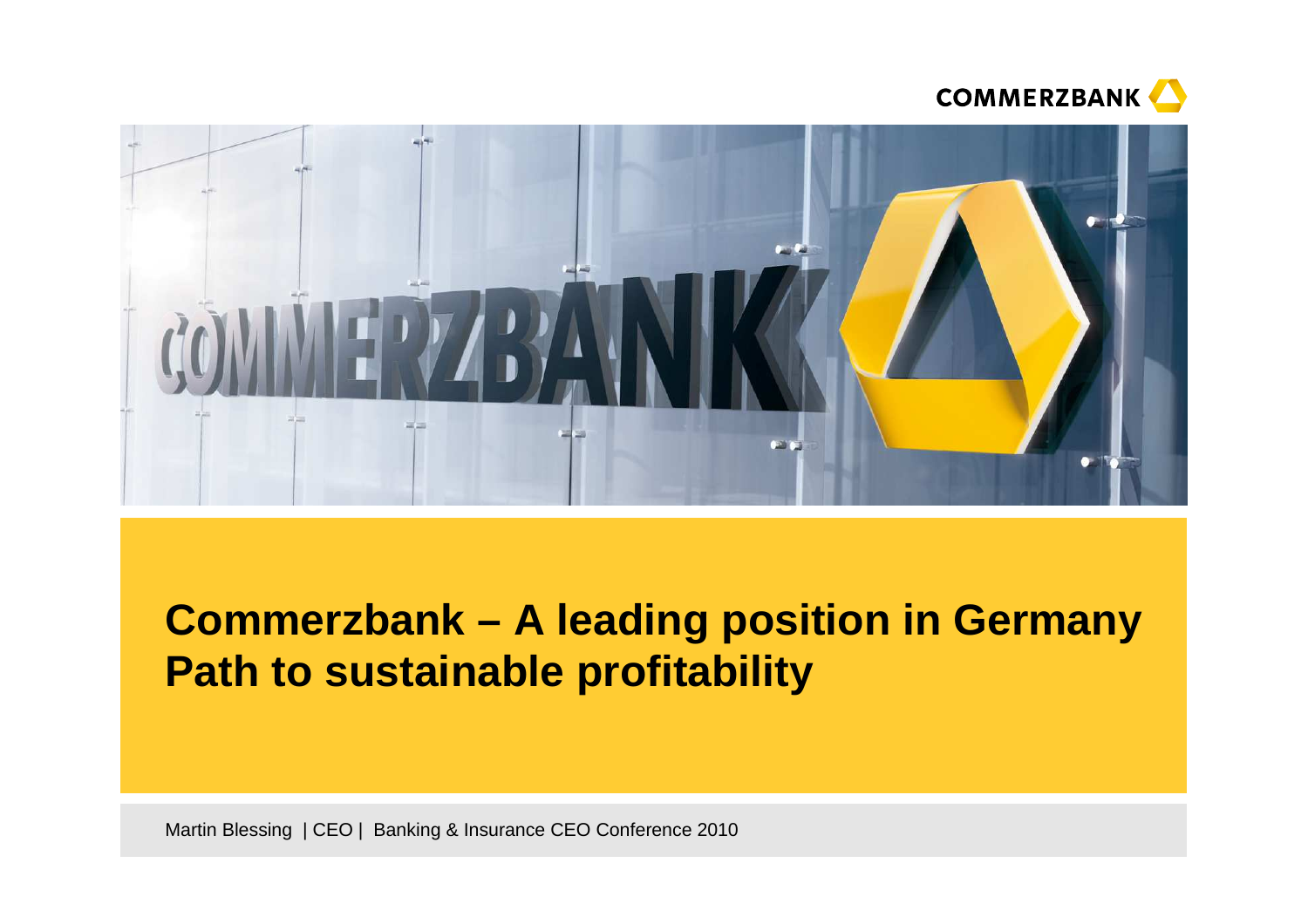

### **Commerzbank highlights**

- Commerzbank has reached profitability one year earlier than expected
- Group's risk profile substantially improved
- 
- Successful downsizing and de-risking of ABF, despite extremely challenging conditions
- PRU successfully pursuing value maximization approach
- Integration process is running ahead of plan, synergy target of €2.4bn remains achievable
- Commerzbank's leading market position across all business units in Germany, the most stable and dynamic economy in Europe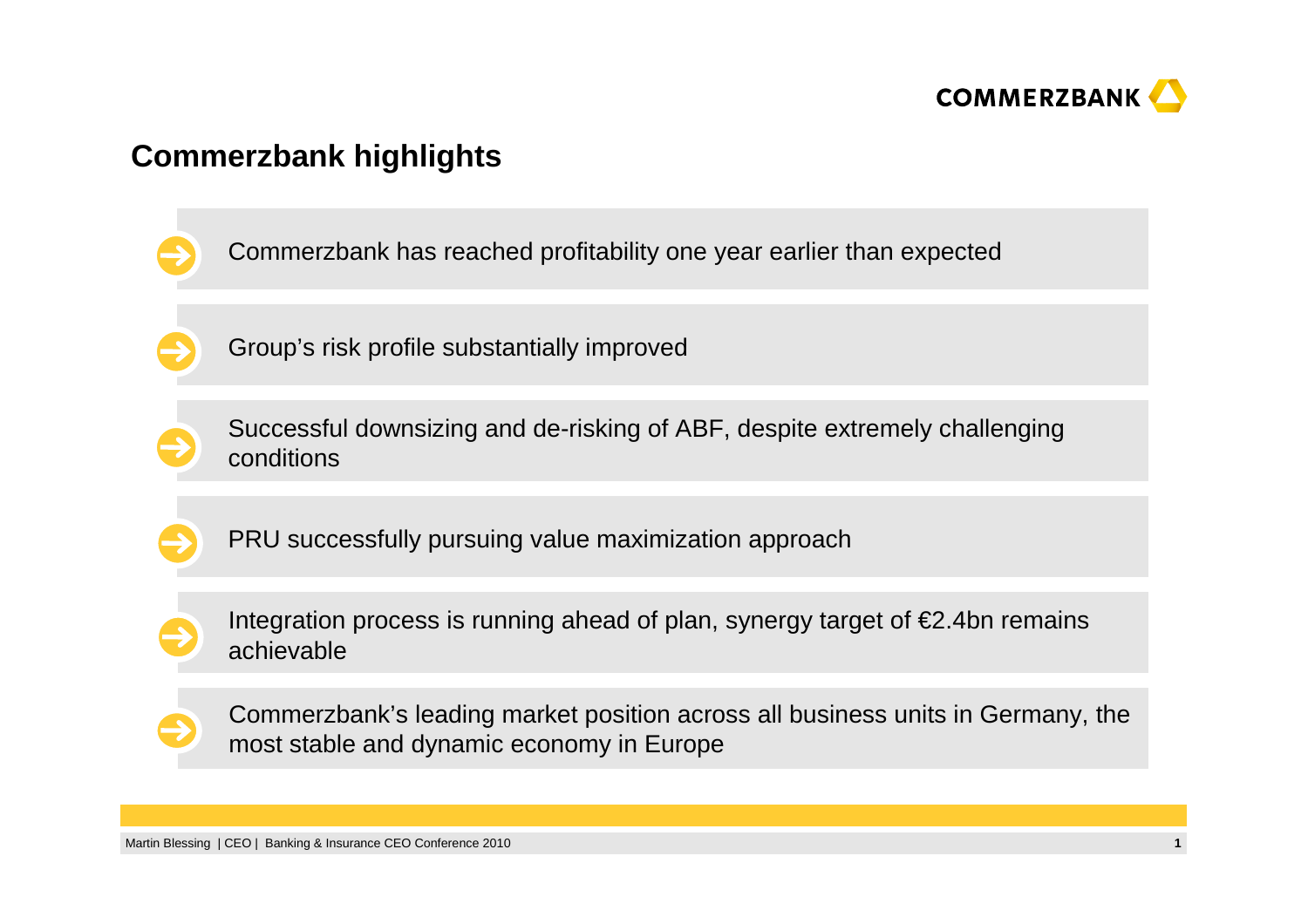

### **Strategic Roadmap 2012 – Progressing according to plan**



› Integration process and targeted synergies continue to be a priority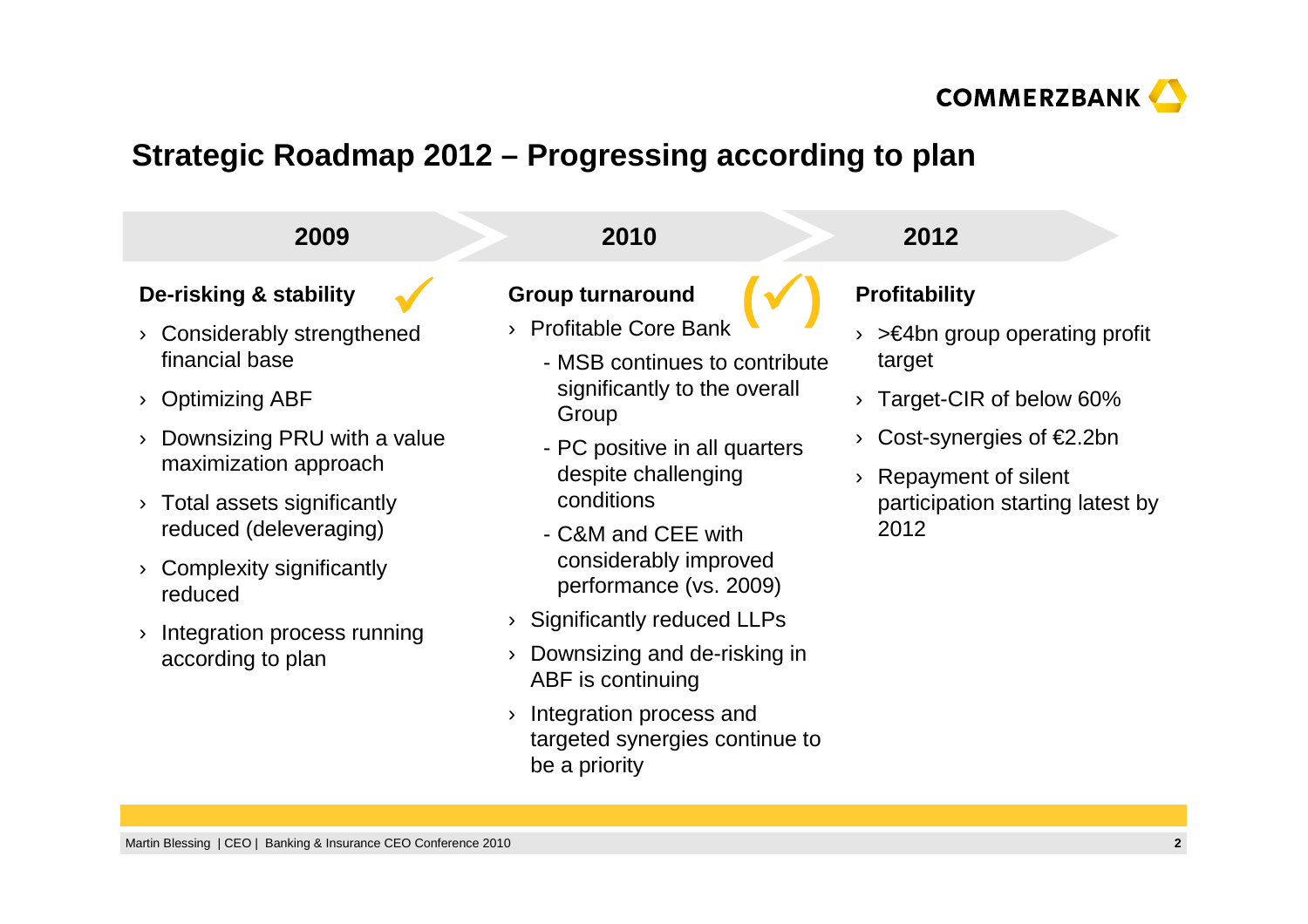

### **Synergies and personnel reduction above plan**



#### **Personnel reduction**



- Cost synergies in 2010 of €1.1bn (above 40% of planned synergies achieved) targeted
- Full run rate of €2.4bn after the full implementation of integration

- Personnel reduction progressing faster than originally planned
- Decline by 4,400 FTE as of June 2010
- Overall headcount reduction of 9,000 FTE
- 2/3 of the overall redundancies contracted
- Martin Blessing | CEO | Banking & Insurance CEO Conference 2010 **<sup>3</sup>**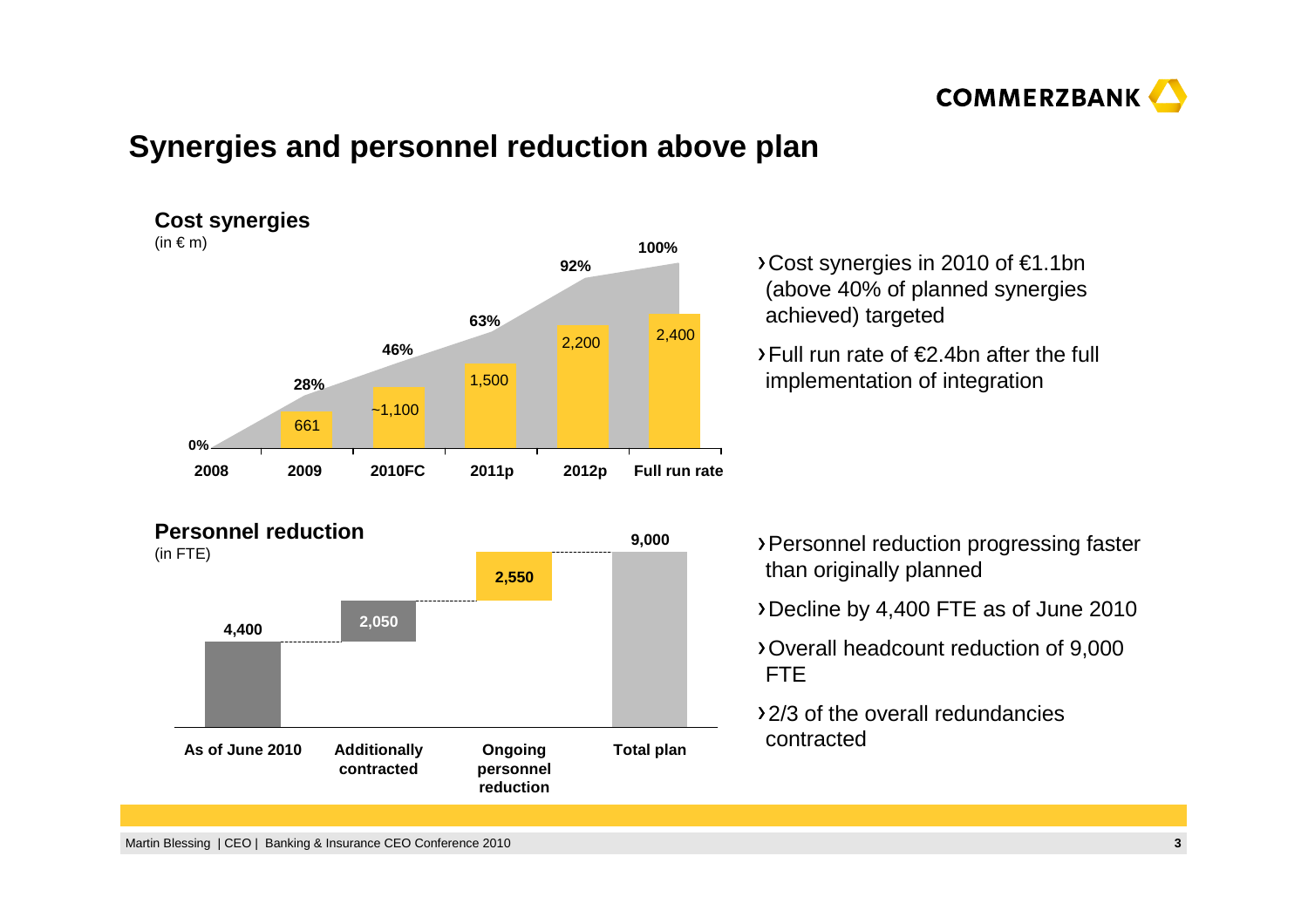

### **Tier 1 ratio well above the target range**



 $1)$  2008 pro-forma  $2)$  incl. Q1 profit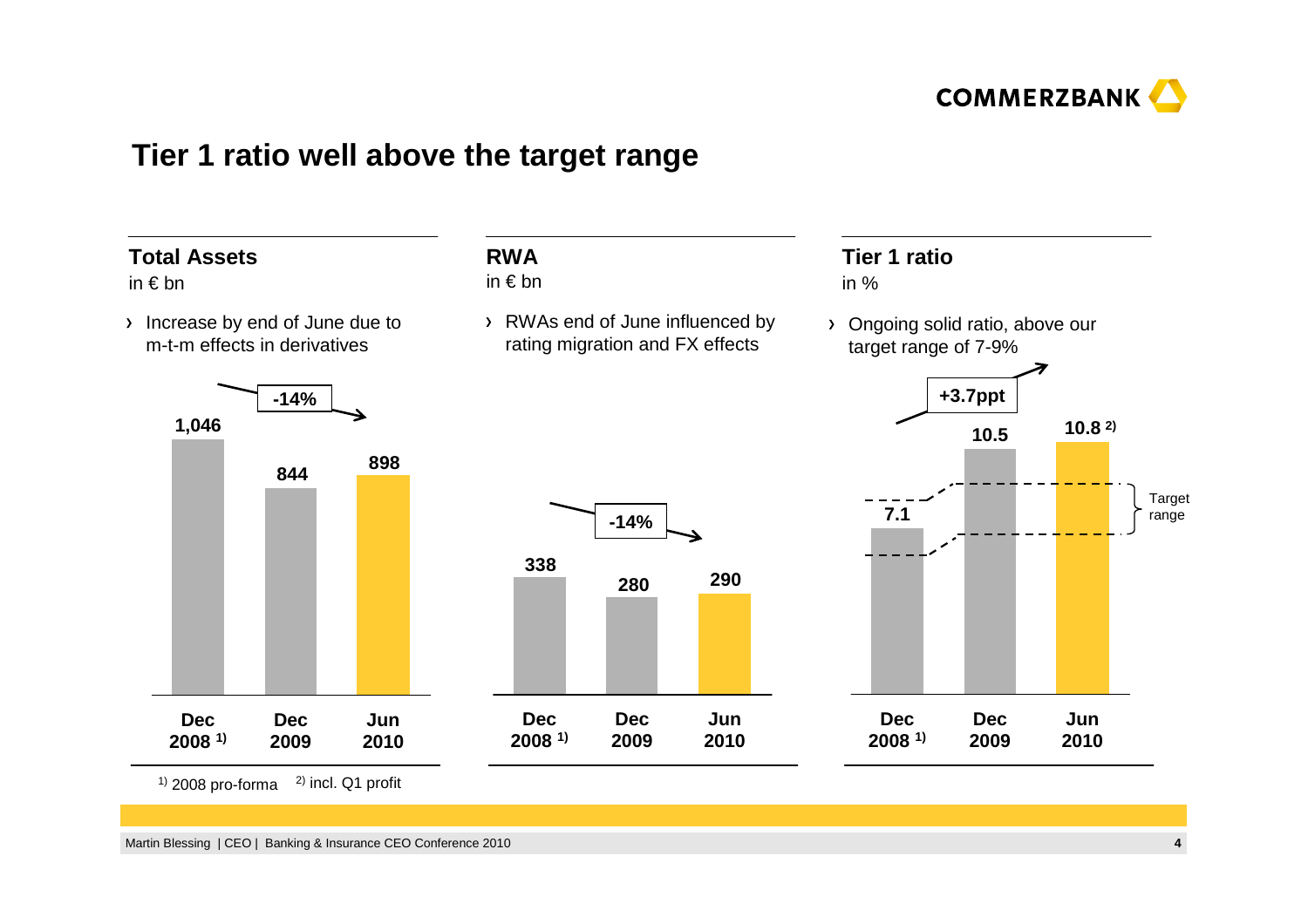

### **Payback of SoFFin funds via diverse mix of measures**

| Capital overview (in $\epsilon$ m)     | <b>June 2010</b> |  |
|----------------------------------------|------------------|--|
| Core equity $1$                        | 13,284           |  |
| <b>Silent Participations</b>           | 17,178           |  |
| Investors' capital ex MI               | 30,462           |  |
| Minority interests (IFRS) <sup>2</sup> | 703              |  |
| Deductions <sup>3</sup>                | $-3,654$         |  |
| Tier 1 hybrid capital                  | 3,827            |  |
| <b>Basel II Tier 1 capital</b>         | 31,337           |  |



- Comfortable capital base, no time pressure for capital increase
- Strong management commitment to replace SoFFin
- Long transitional period for Basel III implementation

1) Incl. subscribed capital, capital reserve, retained earnings, reserve from currency translation and P&L 2) Excl. revaluation reserve, cash flow hedges and consolidated profit 3) Incl. change in consolidated companies, goodwill, consolidated net profit minus portion of dividend and others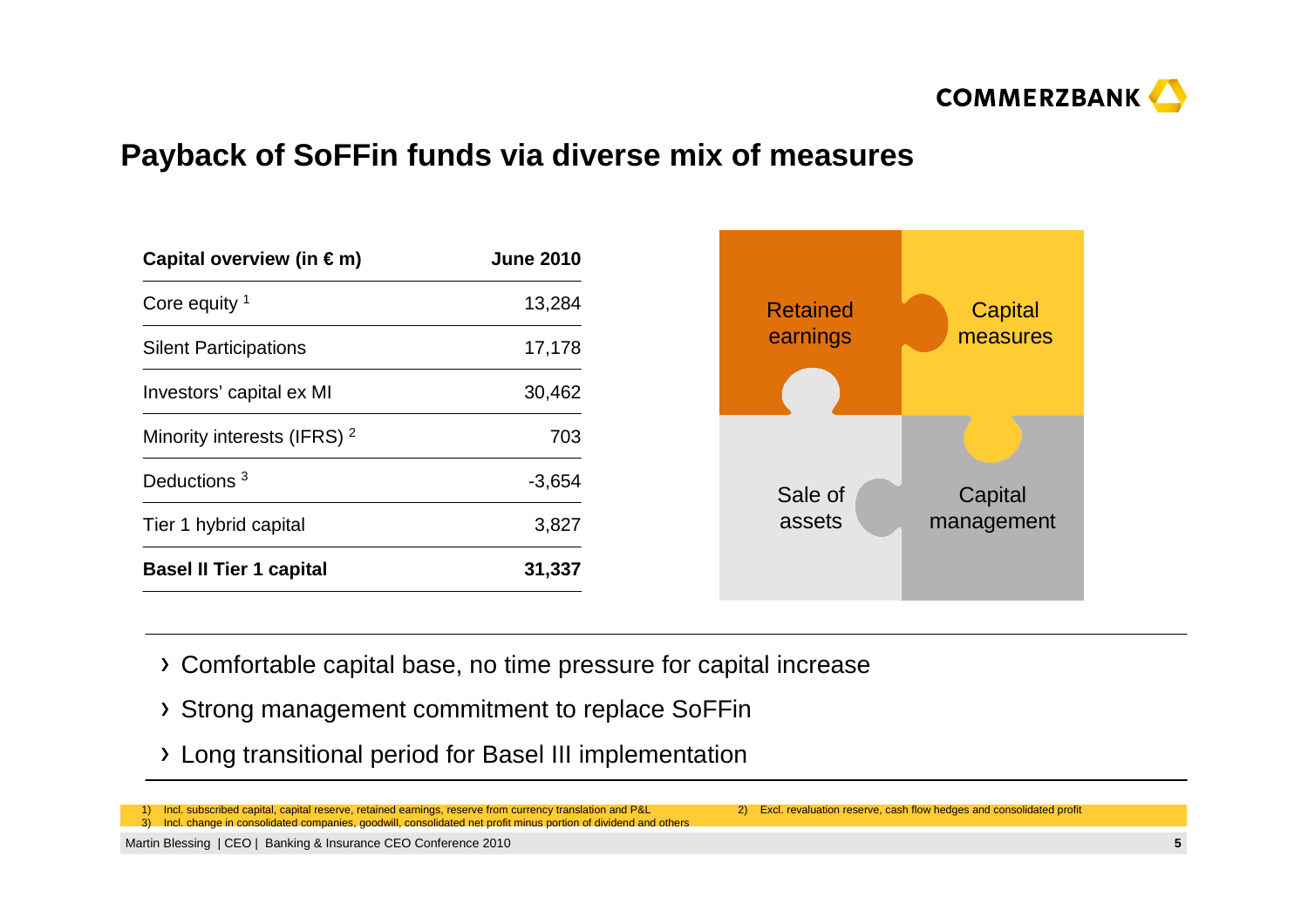

### **Core Bank continues to be profitable**

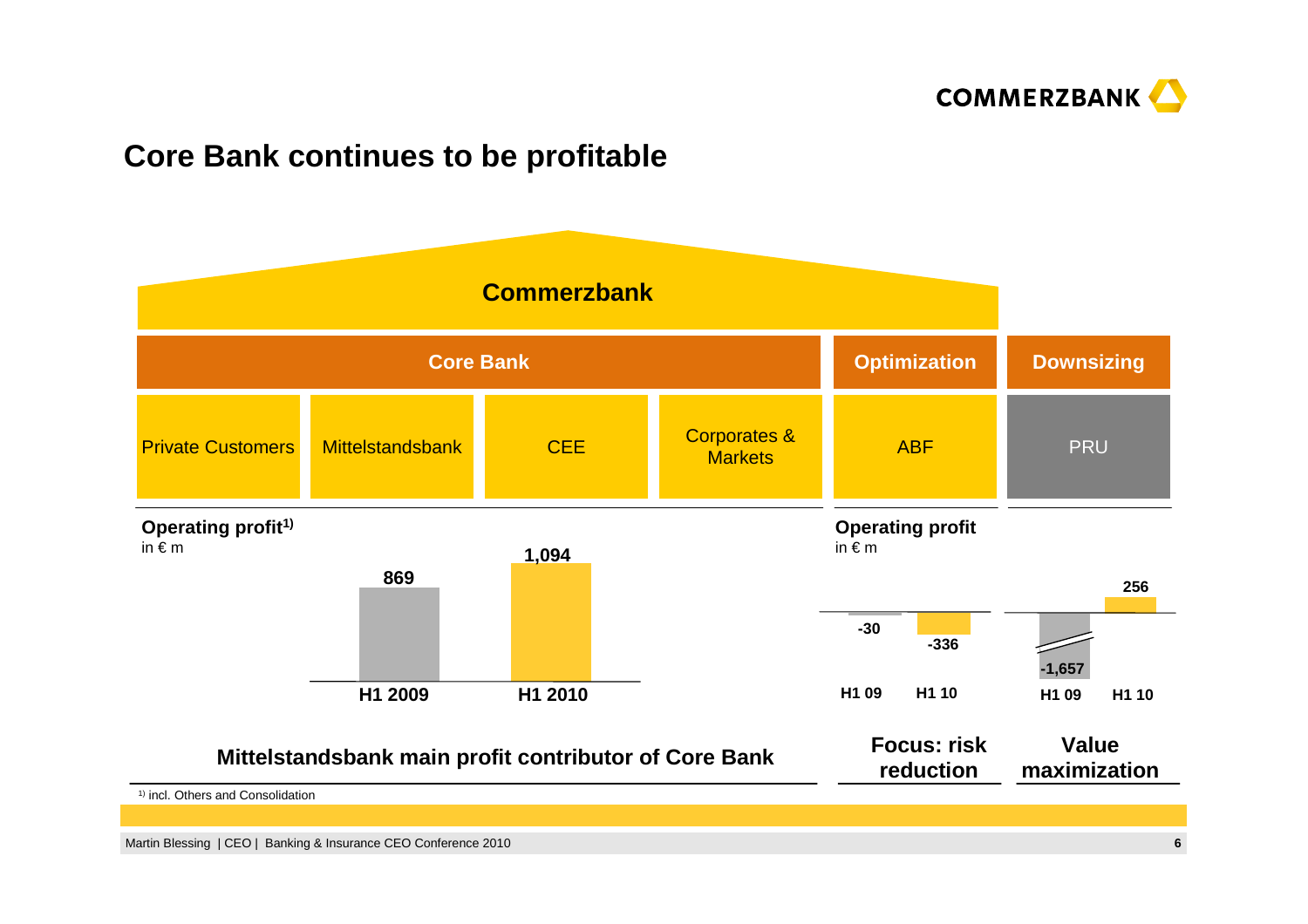

### **Mittelstandsbank main profit pillar**

#### **Private Clients**

#### **Top achievements**

- › Operating profit achieved in all quarters notwithstanding restructuring
- $\rightarrow$  Brand migration successfully completed
- › Stable number of 11 million customers

#### **Value driver**

- › Successful completion of integration:
	- Realizing cost synergies
	- Increased sales productivity
- › Leverage of our market position following the integration and normalized market conditions

#### **Operating profit**

in  $\notin$  m

| 103     |                     | 49      |
|---------|---------------------|---------|
| H1 2009 | H <sub>2</sub> 2009 | H1 2010 |

#### **Mittelstandsbank**

#### **Top achievements**

- MSB impressively resilient during the crisis and consistently delivered positive results
- Leading SME franchise in Germany with densest branch network
- Stable client basis
- Significant reduction of bulk-risks

#### **Value driver**

- › Normalized risk provisioning
- $\rightarrow$  Realizing cost synergies
- $\rightarrow$  Leverage potential of strong customer franchise

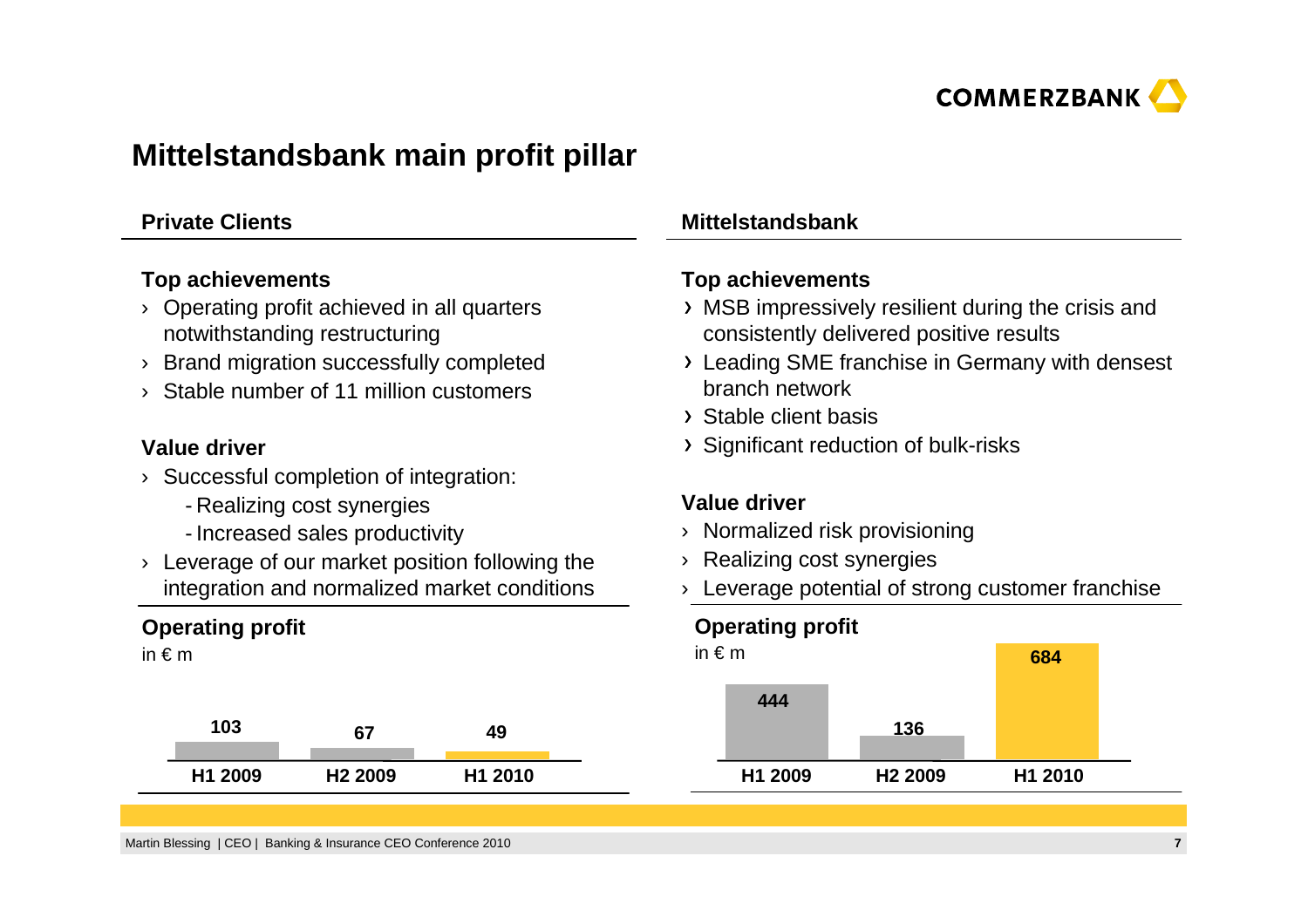

## **C&M – "the German investment bank"; demanding environment in CEE**

#### **Corporates & Markets**

#### **Top achievements**

- › Client centric business model implemented, product provider for Groups' franchise
- › Significantly improved risk profile and reduced earnings volatility
- › Top German Equity, FIC & Corporate Finance house, strong focus on existing German client base
- › Integration almost completed

#### **Value driver**

- › Stabilization of revenues
- › Exploitation of cost synergies
- › Release of B/S usage and equity

### **Operating profit**



#### **Central & Eastern Europe**

#### **Top achievements**

- Strong underlying performance of BRE Bank
	- Strategic re-alignment successful launched
	- Lowest CIR within the last five years
- Portfolio re-structuring at Bank Forum in progress

### **Value driver**

- Focus on Private Client franchise
- Benefiting from improved economic conditions and normalizing risk provisioning
- Bank Forum strategic repositioning

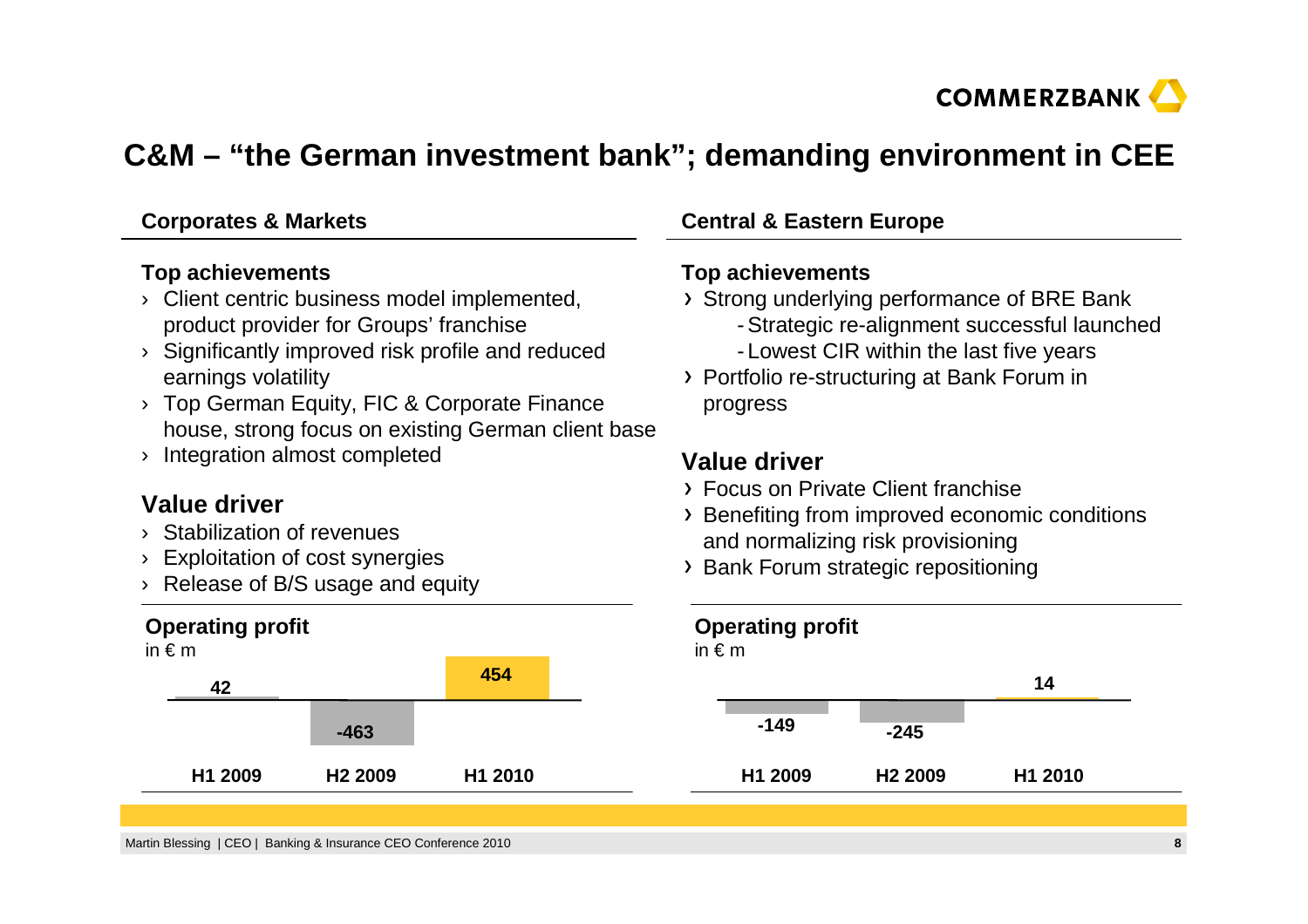

### **Successful downsizing and de-risking of ABF**

#### **Asset Based Finance**

#### **Top achievements**

- › We have re-structured and re-focused the ABF division vigorously since 2008
- › Assets cut and risk reduced despite extremely challenging conditions
- › Integration of Ship Finance activities

### **Value driver**

- › Downsizing asset & RWA base
- › Sustaining the client franchise
- › Further reduction of risks

#### **Operating profit**

in € <sup>m</sup>





|                                        | 30/06/2010 |
|----------------------------------------|------------|
| $RWA$ ( $\in$ bn)                      | 90.3       |
| <b>Economic Capital</b> $(\in$ bn)     | 5.5        |
| - thereof Credit Risk (%)              | 80%        |
| - thereof Market Risk (%)              | 17%        |
| <b>LLP</b> (YtD, $\in$ m) – incl. GLLP | 679        |
| <b>Default portfolio</b> ( $\in$ bn)   | 9.8        |

\*) add. ~ € 5 Mrd. Public Finance- und FI-Portfolio of Dt. Schiffsbank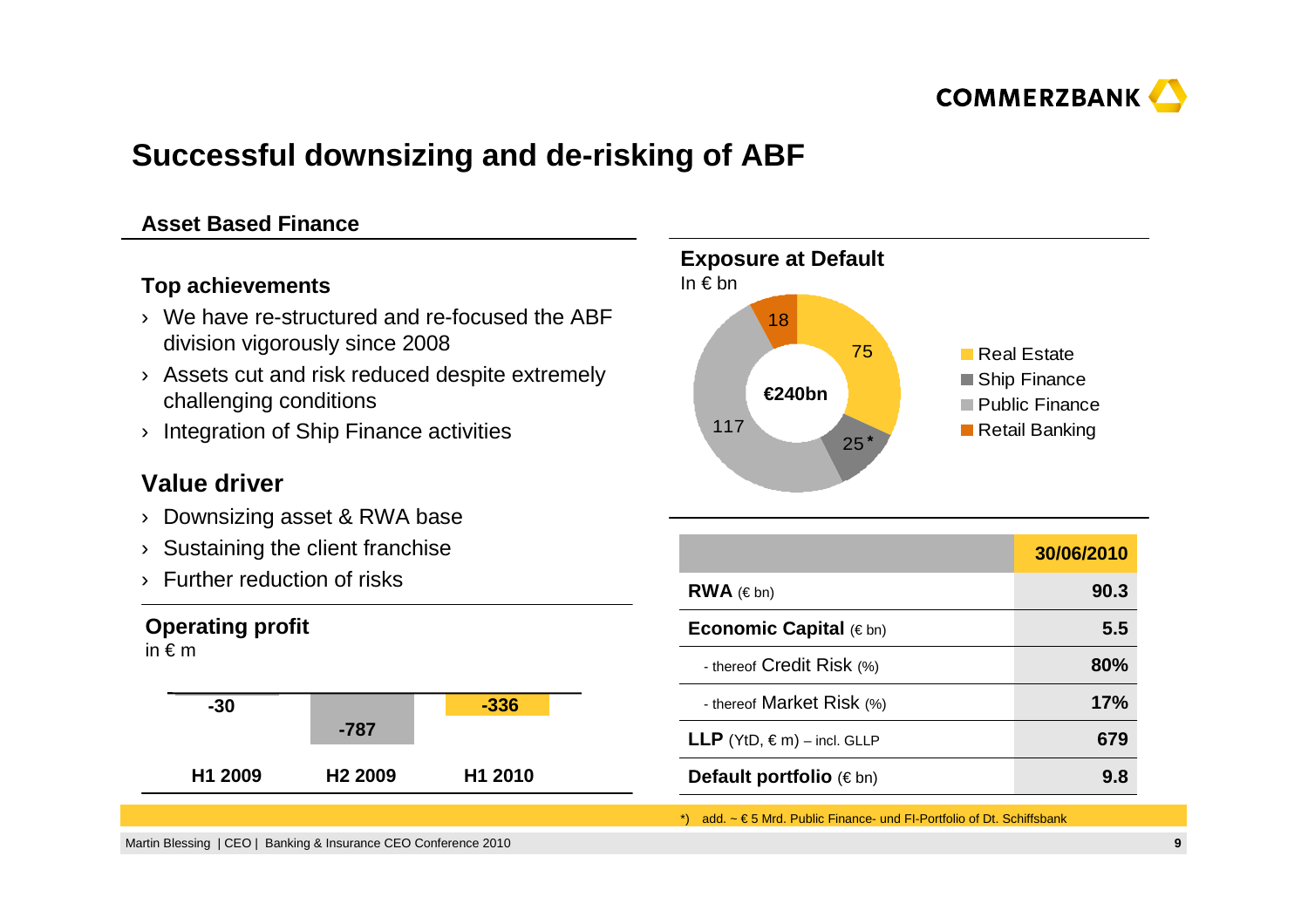

### **PRU with solid achievements**

#### **Portfolio Restructuring Unit**

#### **Top achievements**

- > Balance sheet reduction by more than 50% since Dec 2009
- Actively managed and downsized structured credit portfolio
- Winding down in line with value maximization

#### **Value driver**

- › Write-back potential on a large part of the portfolio
- › Portion of portfolio with loss potential significantly reduced



#### **Risk Exposure** as of June 30, 2010

| in $\epsilon$ bn | <b>AAA</b> | <b>AA</b> | A   | <b>BBB</b> | <b>Non</b><br>IG | <b>Total</b> | $m-d-r$ * |
|------------------|------------|-----------|-----|------------|------------------|--------------|-----------|
| <b>RMBS</b>      |            |           |     |            |                  | 5.8          | 34%       |
| <b>CMBS</b>      |            |           |     |            |                  | 0.5          | 32%       |
| <b>CDO</b>       |            |           |     |            |                  | 7.6          | 40%       |
| Other ABS        |            |           |     |            |                  | 3.7          | 16%       |
|                  |            |           |     |            |                  |              |           |
| <b>Total</b>     | 5.4        | 2.6       | 2.6 | 3.8        | 3.4              | 17.6         | 34%       |

#### **Details**

|                                | <b>Risk Exposure</b> | $m-d-r$ * |
|--------------------------------|----------------------|-----------|
| Write-back potential           | €11.1 bn             | 19%       |
| Neutral<br>(+/-€25m P&L)       | €3.9 bn              | 14%       |
| Impairments<br>likely/possible | €2.6 bn              | 69%       |
| Total                          | €17.6 bn             |           |
|                                |                      |           |

\* Markdown-Ratio = 1-(Risk Exposure / Nominal Value)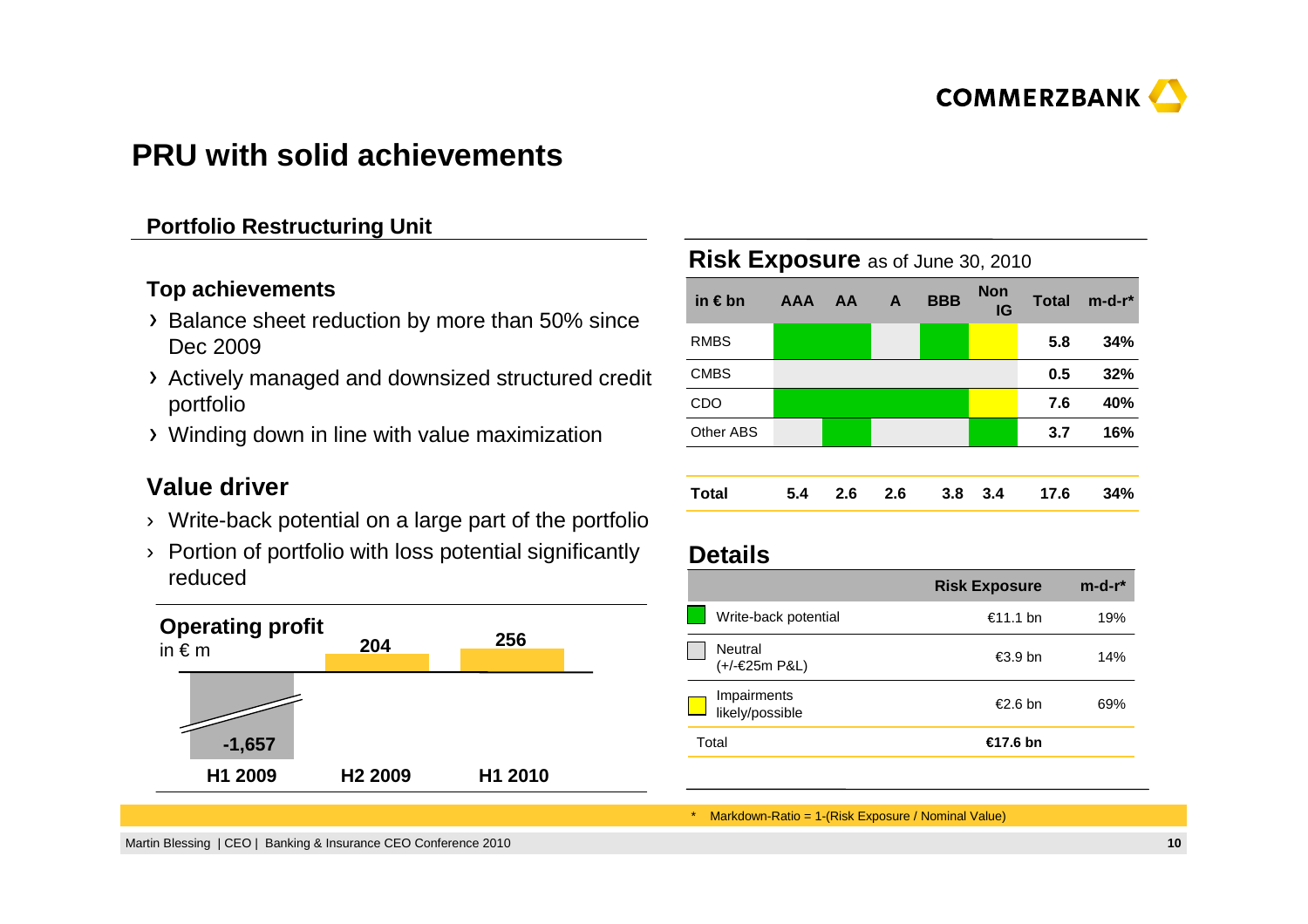

### **Germany is the economic engine of the Eurozone**

#### **Status quo**

- German economy: the largest and most promising in EMU
- Stable economic situation
	- Low level of private sector debt
	- Low inflation risk
	- No bubbles, low spreads
- Favourable political environment
- Competitive banking landscape (see next slide)

#### **2010**

- › Germany recovering strongly from financial crisis after Lehman default
- › Germany currently benefits from strong demand for investment goods and its strong positioning in Asian markets
- › "Labour market miracle": level of unemployment almost back at precrisis level
- › Elevated level of (small cap) corporate and private defaults

#### **2011 – 2012 expectation**

- › Recovery will continue, no double dip expected in the US or in EMU
- › Germany still 'outperformer' within EMU
- › Less dynamic world economy and ongoing consolidation efforts in EMU will slow down growth somewhat
- $\rightarrow$  Stabilization of inflation at a low level
- › ECB not expected to start to hike rates until the end of 2011

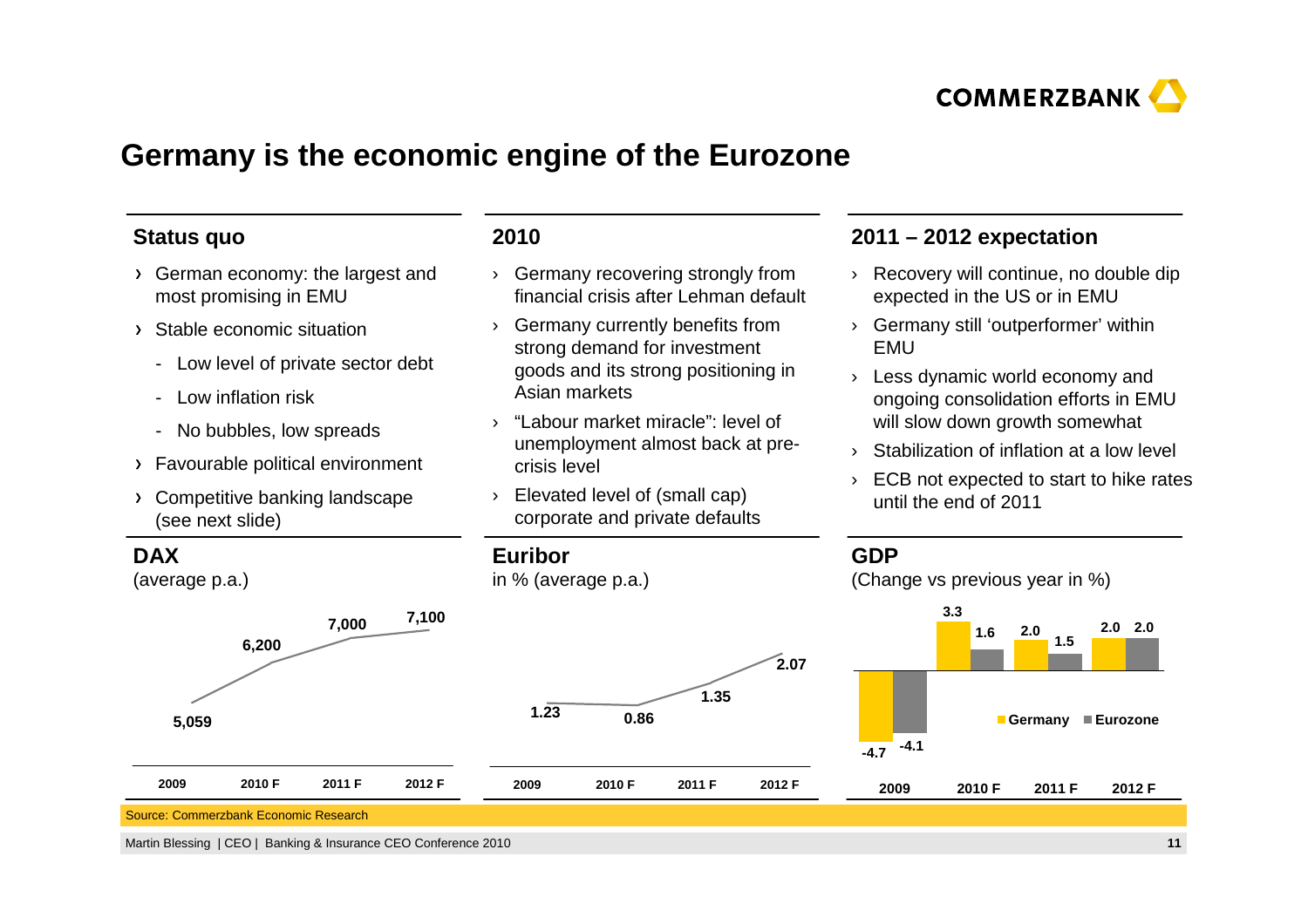

### **Commerzbank is set to return to operating profitability in 2010**

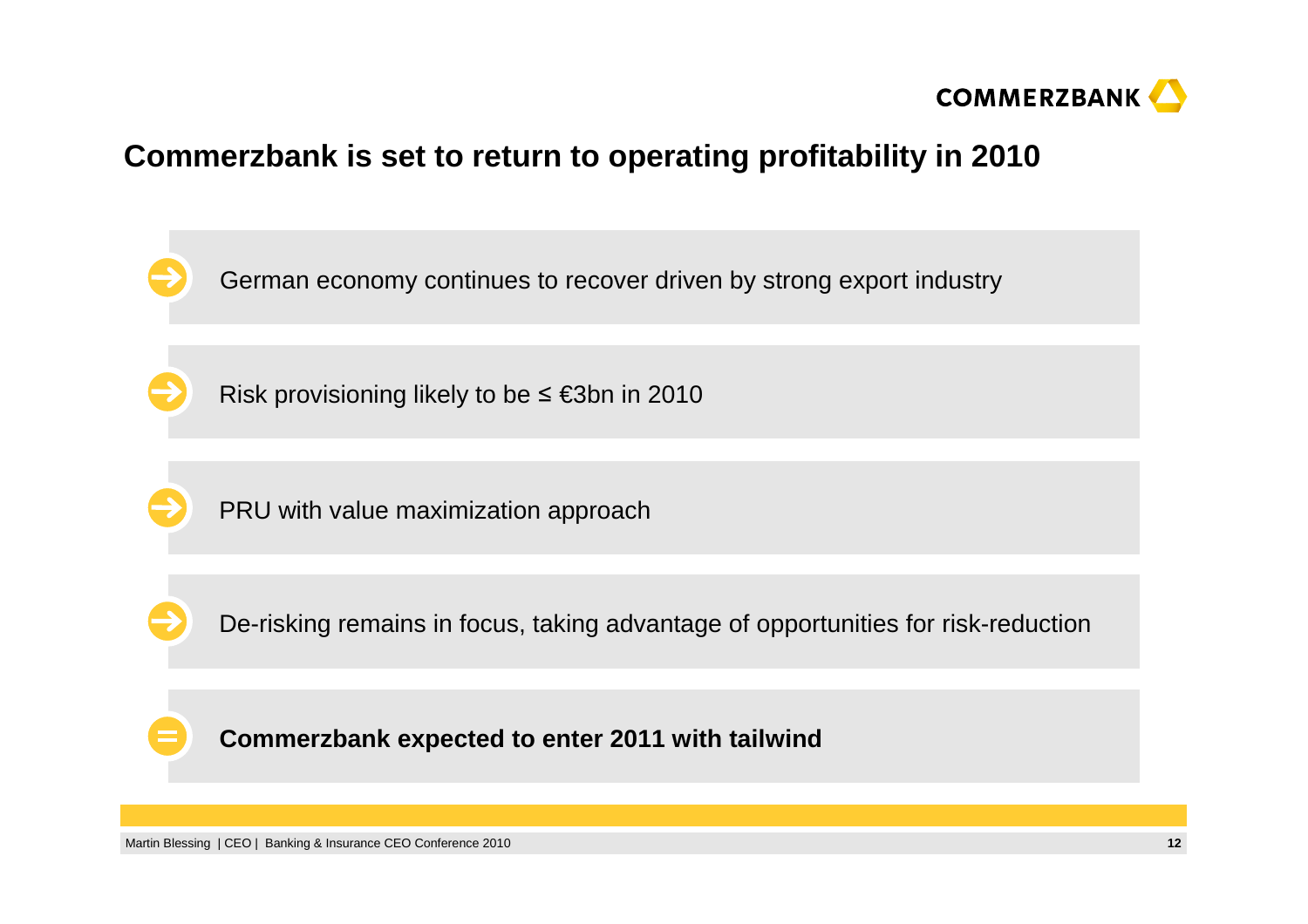

#### **For more information, please contact Commerzbank´s IR team:**

#### **Jürgen Ackermann (Head of Investor Relations)**

P: +49 69 136 22338

M: juergen.ackermann@commerzbank.com

#### **Equity IR**

**Michael H. Klein** (Head of Equity IR)P: +49 69 136 24522M: michael.klein@commerzbank.com

**Sandra Büschken** P: +49 69 136 23617M: sandra.bueschken@commerzbank.com

**Dr. Frank Grobe** P: +49 69 263 50780M: frank.grobe@dresdner-bank.com

**Ute Heiserer-Jäckel** P: +49 69 136 41874M: ute.heiserer-jaeckel@commerzbank.com

**Simone Nuxoll** P: +49 69 136 45660M: simone.nuxoll@commerzbank.com

**Stefan Philippi** P: +49 69 136 45231M: stefan.philippi@commerzbank.com

#### **Financial Reporting / Fixed Income Strategic Research**

**Klaus-Dieter Schallmayer** (Head of FR/FI) P: +49-69 263 57628 M: klaus-dieter.schallmayer@dresdner-bank.com

**Wennemar von Bodelschwingh** $P: +496913643611$  M: wennemar.vonbodelschwingh@commerzbank.com

**Michael Desprez** P: +49 69 263 54357M: michael.desprez@dresdner-bank.com **ir@commerzbank.comwww.ir.commerzbank.com**

**Dirk Bartsch** (Head of Strategic Research) P: +49 69 136 2 2799 M: dirk.bartsch@commerzbank.com

**Markus Bär** P: +49 69 136 43886 M: markus.baer@commerzbank.com

**Ulf Plesmann** P: +49 69 136 43888 M: ulf.plesmann@commerzbank.com